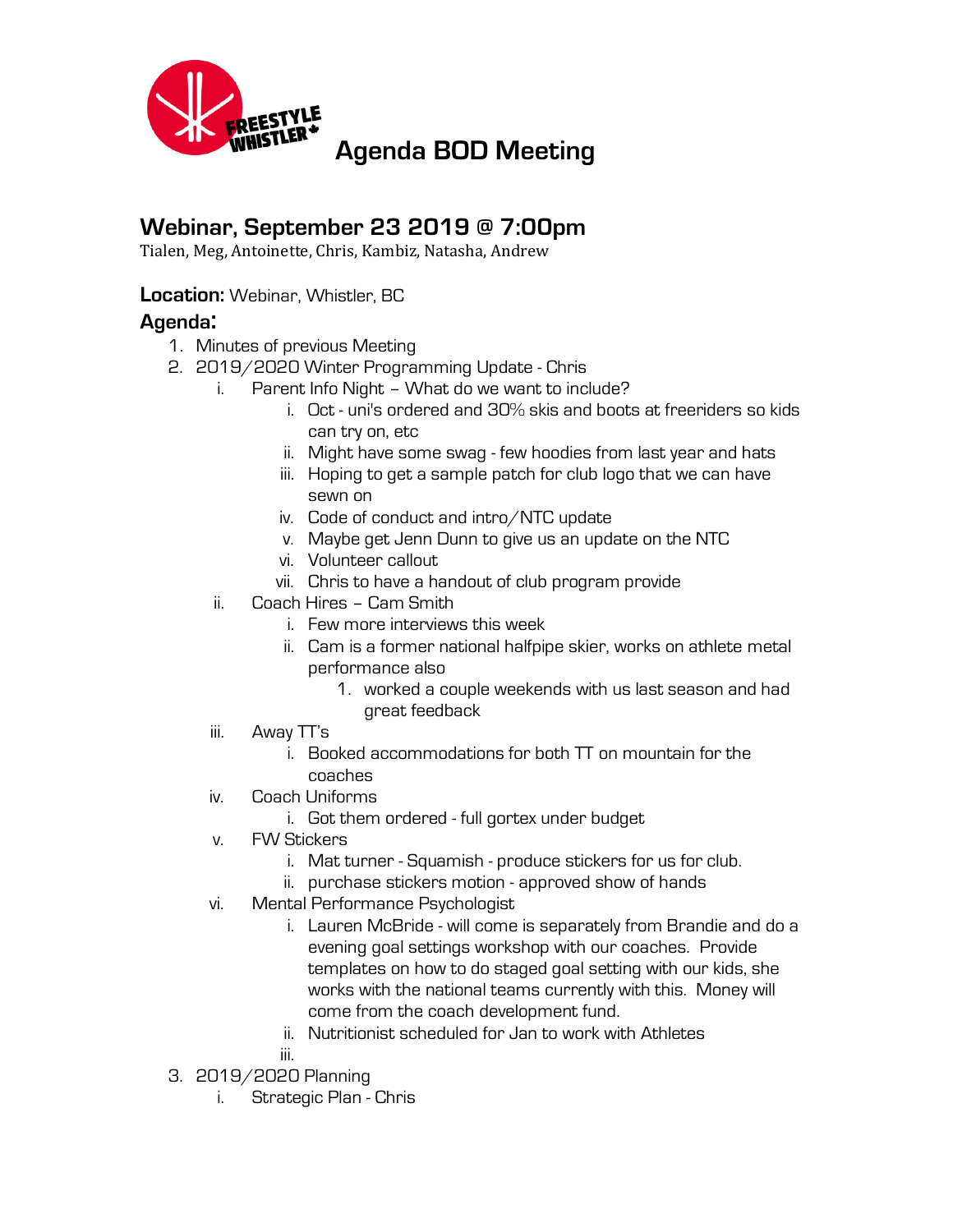

**Agenda BOD Meeting** 

- i. How do we get our strategic plan to look similar to BC's
- ii. Currently our plan is in draft form, goal for the year is to finalize this so that it can be published.
- ii. Financial Plan Chris/Andrew
	- i. Andrew and Chris audited our financial drivers
	- ii. Chris to ensure quickbooks Is up to date
	- iii. Andrew will get this put into a monthly plan for board to review.
		- 1. This will allow us to only cover monthly outliers vs full review.
	- iv. To keep financials healthy, athletes need to be paying on time. to address at next meeting.
- iii. Marketing Plan Natasha
	- i. How do we elevate comms in the club through marketing social media, etc.
	- ii. Natasha engaged Kristy Allen to help her understand the local market and for general direction.
	- iii. Best way forward would be to create a single plan that would meet our objectives that freestyle would own year over year. Easy to use and understand that can be easily handed off.
		- 1. Branding get clear and detailed.
			- a. Fonts,
			- b. Images
			- c. Etc
		- 2. Create marketing plan (Annual)
			- a. Month by month with events and comms
				- i. Step by step Instructions, and direction
		- 3. Living document that we could tweak and modify
	- iv. From here, we are looking at a scoping document of the deliverables.
		- 1. Quote \$2k +GST
		- 2. Doesn't include the actual postings, but this is for the outline and framework which provides us with the direction forward.
	- v. This approach should help us to marry the strat plan with the marketing plan
	- vi. As we saved \$4700 on our coaches uni's, the idea is that some of those savings can be allocated for this marketing plan work.
	- vii. Motion on marketing plan approved.
- 4. Committees
	- i. Timber Tour Chris
		- i. Lee-Anne and Jenn both expressed the ability to help with running TT event.
	- ii. Volunteer Natasha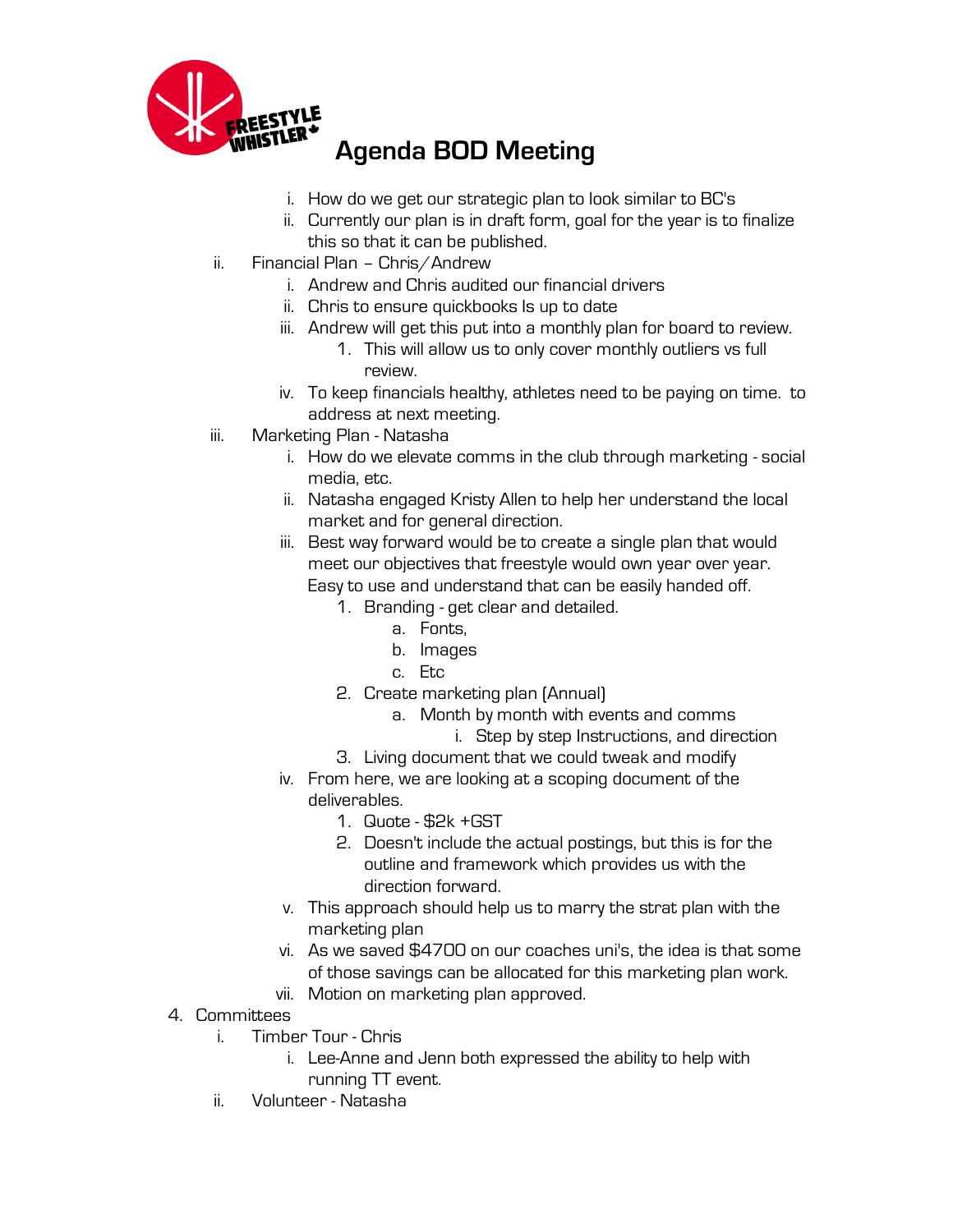

**Agenda BOD Meeting** 

- i. Recruitment
- ii. go through list of membership to try to pick out some candidates and then approach individually as well as do an email blast (for gala help)
	- 1. prior to parent night
- 5. NTC Update
	- i. Airbag Liability Insurance
		- i. Could liability insurance come out of airbag funds.
		- ii. Need to budget for repairs for airbag
			- 1. Chris has a meeting with the manufacturer about the bag.
	- ii. Airbag Topsheet Warranty
		- i. warranty has finished it was only a 1 yr
- 6. Ullr Gala Antoinette/Natasha
	- i. Event/fund Allocation
	- ii. Meeting Recap
		- i. Nov 30th of Dec 7th need to research a decision on this based on venue and cost
		- ii. Will Mountain give us a venue?
		- iii. \$620k raised towards the project, Gemini has signed a letter of intent.
		- iv. Pending BC grant that has been applied to (\$250k)
		- v. We need to work towards raising \$35k towards the mogul course
			- 1. Gala/Friends and Fam campaign
		- vi.
- 7. Professional Development Chris
	- i. ED doing NCCP Manage a Sport Program & Coaching and Leading Effectively Modules
		- i. Chris Is working on this
	- ii. Brandon Fritz just completed Air Doubles course
	- iii. Chris Is working on board governance course
		- i. he says it isn't very long and would encourage board members to look into this.
		- ii. Chris to send out the links
		- iii.
- 8. BC AGM Kambiz
	- i. Review of agenda
	- ii. Kambiz was impressed with level of focus areas
		- i. Groups have come to the same focus for the next year about building strength and off snow conditioning
		- ii. Athletes are doing great, but there might be some plateauing due to off season training.